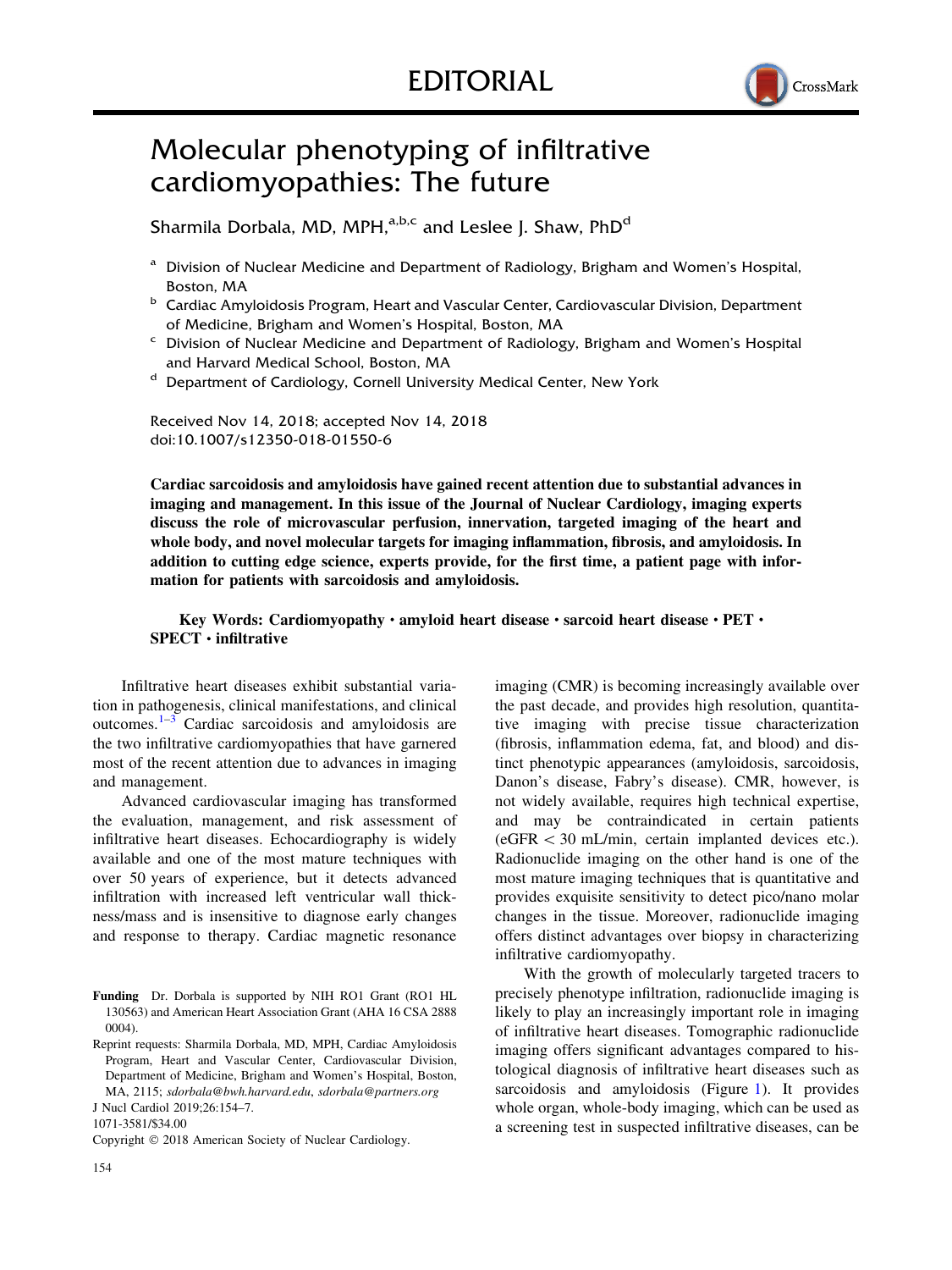<span id="page-1-0"></span>

Figure 1. Advantages of imaging over endomyocardial biopsy in sarcoidosis. This figure shows a section of an explanted heart from a patient with advanced cardiac sarcoidosis who underwent cardiac transplantation. A blind endomyocardial biopsy from the right side of the interventricular septum may reveal, normal myocardium, non-specific inflammation (A, B), typical non-caseating granuloma from sarcoidosis  $(C)$ , or myocardial fibrosis  $(D)$ . In sarcoidosis, these pathologies may coexist in different parts of the heart making imaging challenging to make management decisions based on random endomyocardial biopsy results. In contrast, imaging with 18F-FDG PET/CT offers the ability to evaluate whole heart and whole-body burden of inflammation (E).

quantified, repeated, and used to assess early disease response to therapy and to guide new drug development. In sarcoidosis, a blind endomyocardial biopsy from the right ventricular aspect of the septum may be limited, as sarcoid granulomas from the rest of the heart may be missed. An endomyocardial biopsy showing fibrosis or inflammation in the septum does not exclude extensive fibrosis or inflammation in the remaining myocardial segments. As therapy is guided by the presence of active inflammation/infiltration, imaging provides significant advantages. Moreover, imaging can guide the site of biopsy. The current paradigm of management of infiltrative heart diseases includes clinical evaluation combined with biopsy and imaging.

The pathogenesis of infiltrative cardiomyopathies varies widely. The myocytes and the extracellular matrix may change in structure (hypertrophy, atrophy, apoptosis, fibrosis, or a combination) and composition (edema, amyloid fibril deposition), and adapt to infiltrative pathology with complex metabolic switches (glucose,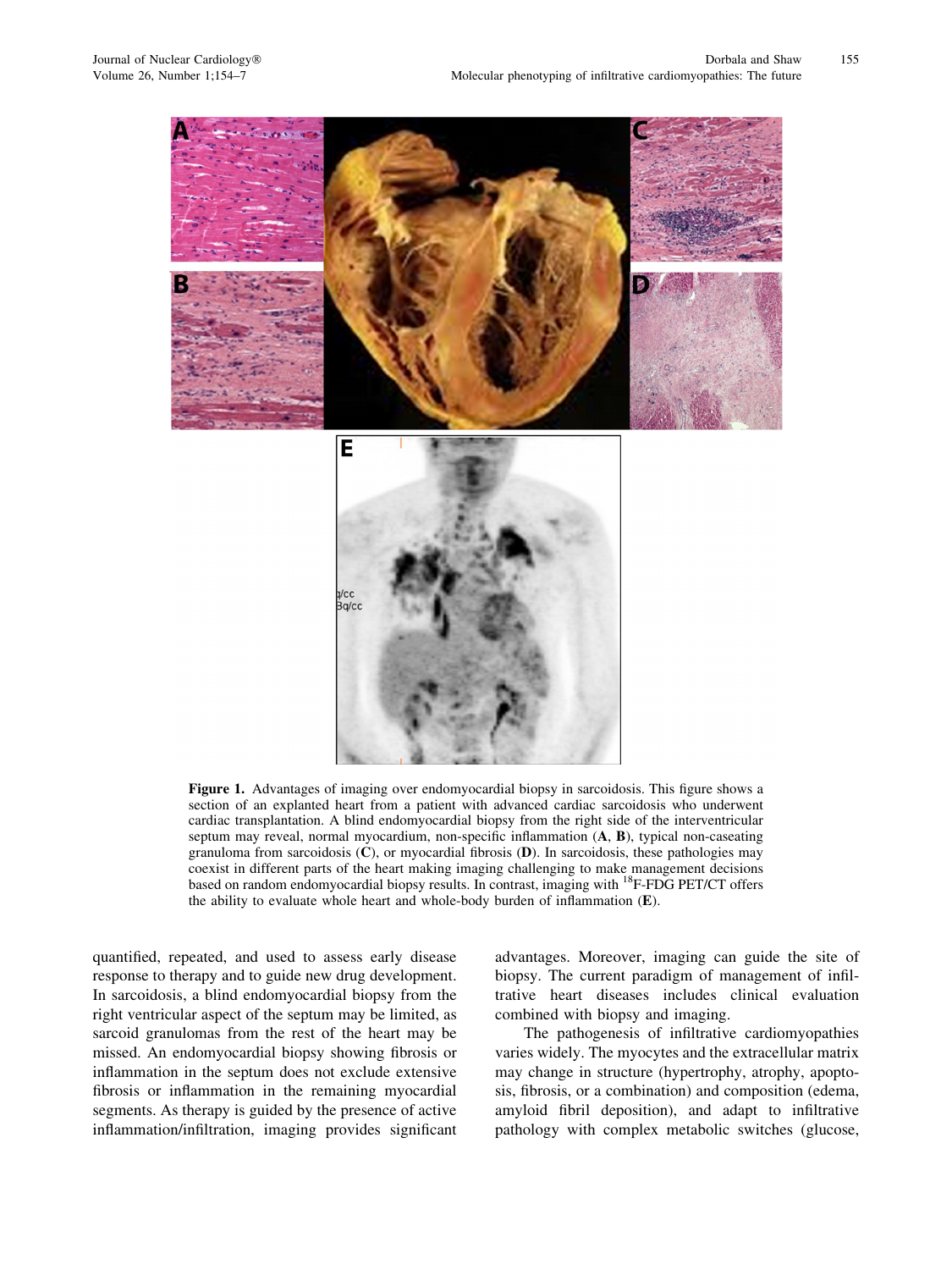<span id="page-2-0"></span>

Figure 2. The future evaluation and management of infiltrative heart diseases: A combined approach including imaging, biopsy, and ''omics.'' The current management of infiltrative heart diseases is based on the clinical presentation and imaging features, and biopsy when available. Personalized management of infiltrative heart diseases which also includes better characterization of cardiomyocyte adaptation and omics information is likely to improve outcomes. Parts of the figure are reproduced with permission from Iannuzzi et  $al<sup>1</sup>$ .

fatty acid, and oxidative metabolism). These structural and metabolic changes in the ventricles and atria can form substrates for electrical heterogeneity, cardiac rhythm abnormalities, heart blocks, and embolic phenomenon.<sup>2</sup> Unfettered infiltration culminates in heart failure, morbidity, and death. A number of the myocardial adaptations to infiltration can be imaged non-invasively without a need for endomyocardial biopsy. Advanced phenotyping of myocardial metabolic processes and molecular adaptations evaluated by ''omics'' are likely to become the basis for personalized management of patients with infiltrative heart disease (Figure 2).

For the first time, effective targeted therapies<sup> $4-6$ </sup> will soon be available to slow progression of cardiac amy-loidosis.<sup>[6](#page-3-0)</sup> In this issue of the Journal of Nuclear Cardiology, experts in the field discuss several topics including, emerging imaging targets for inflammation and fibrosis and the role of imaging in the evaluation of microvascular dysfunction, innervation, and targeted imaging of sarcoidosis and amyloidosis. In addition to cutting edge science, experts provide, for the first time, a patient page with information for patients with sarcoidosis and amyloidosis. Enjoy reading this theme issue of the Journal of Nuclear Cardiology on infiltrative cardiomyopathy.

## **Disclosures**

Dr. Dorbala served as a consultant with Advanced Accelerator Applications, General Electric and Proclara. Dr. Shaw reports no relevant disclosures.

## References

- 1. Iannuzzi MC, Rybicki BA, Teirstein AS. Sarcoidosis. N Engl J Med 2007;357:2153-65.
- 2. Falk RH. Diagnosis and management of the cardiac amyloidoses. Circulation 2005;112:2047-60.
- 3. Felker GM, Thompson RE, Hare JM, Hruban RH, Clemetson DE, Howard DL, et al. Underlying causes and long-term survival in patients with initially unexplained cardiomyopathy. N Engl J Med 2000;342:1077-84.